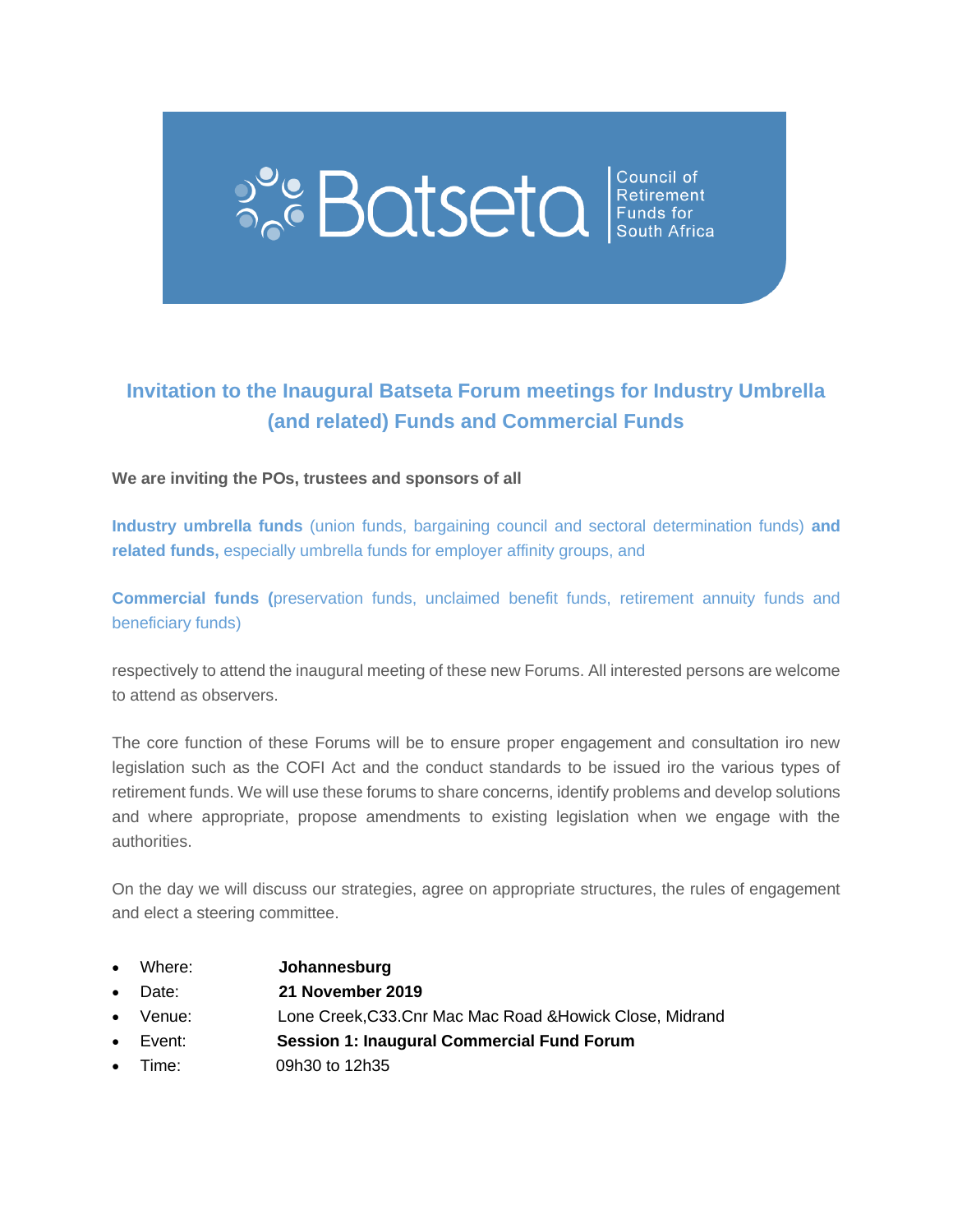## **Agenda**

## **Batseta Commercial Fund Forum**

## 21 November 2019

## Johannesburg

Venue: Umthombo Wolwazi Learning Centre

Lone Creek,C33.Cnr Mac Mac Road & Howick Close, Midrand

#### **Establishing the Batseta Commercial Fund Discussion Forums**

| 09h30 | Welcome<br>1. |                                                                                                               | Isaac Ramputa / Anne-<br>Marie D'Alton | 10 |
|-------|---------------|---------------------------------------------------------------------------------------------------------------|----------------------------------------|----|
| 09h40 |               | 2. Batseta Umbrella Forum Strategy                                                                            | Koos Bezuidenhout                      | 30 |
|       | $\bullet$     | Summary of developments to date, the<br>interaction with the FSCA and the high<br>level strategies formulated |                                        |    |
| 10h10 | engagement    | 3. Structure and management of the<br>discussion Forums-Terms of                                              |                                        | 20 |
|       |               | How the discussion forum will function                                                                        |                                        |    |
|       | $\bullet$     | Gauteng and Cape committees supported<br>by project leader and secretariat.                                   |                                        |    |
|       | speakers      | They will help determine the agendas and                                                                      |                                        |    |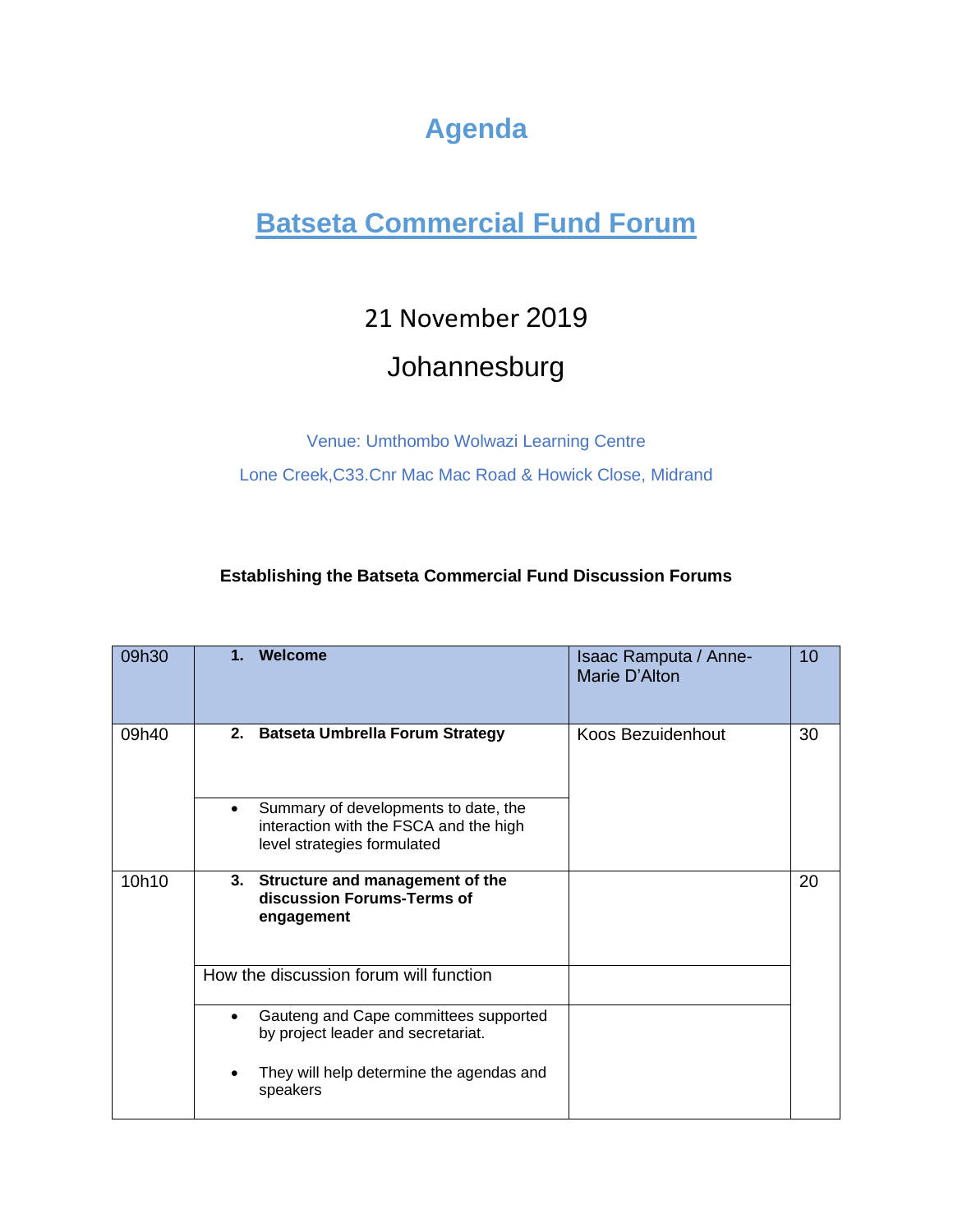| How the consultation forum will function |                                                                     |                    |  |
|------------------------------------------|---------------------------------------------------------------------|--------------------|--|
| $\bullet$                                | Batseta Board to arrange interactions with<br>the Authorities.      |                    |  |
| $\bullet$                                | Legislative issues and conduct standards to<br>be incorporated COFI |                    |  |
|                                          | 4. Election of a Gauteng committee                                  | Anne-Marie D'Alton |  |
|                                          | Chair $+2$ to 4 persons                                             |                    |  |

#### **Discussion points**

| 10h30 | Legal technical issues iro which<br>Koos and members of the<br>5.<br>industrial funds require action and or<br>steering committee<br>clarity (the primary objective here is to<br>identify issues and determine priorities) | 20 |
|-------|-----------------------------------------------------------------------------------------------------------------------------------------------------------------------------------------------------------------------------|----|
|       | Rule amendments to recognize the role of<br>$\bullet$<br>the sponsor                                                                                                                                                        |    |
|       | Independent Trustees - fit and proper<br>requirements                                                                                                                                                                       |    |
|       | How best to ensure greater transparency<br>$\bullet$<br>within commercial funds. Transformation,<br>Sustainable investing, Infrastructure<br>investing                                                                      |    |
|       | The section 7B exemption requirements -<br>$\bullet$<br>practical difficulties with the requirements<br>that committees be chaired by an<br>independent trustee                                                             |    |
|       | Allowing funds to create a provision for paid<br>$\bullet$<br>up benefits iro the members that cannot be<br>traced - "unclaimed benefits"                                                                                   |    |
| 10h50 | <b>Break</b>                                                                                                                                                                                                                | 15 |

#### **Aspects where Umbrella funds will be required to "lead from the front" in future**

| 11h∩5 ∴ | Transformation: Preparing a balanced RF |  |
|---------|-----------------------------------------|--|
|         | scorecard                               |  |